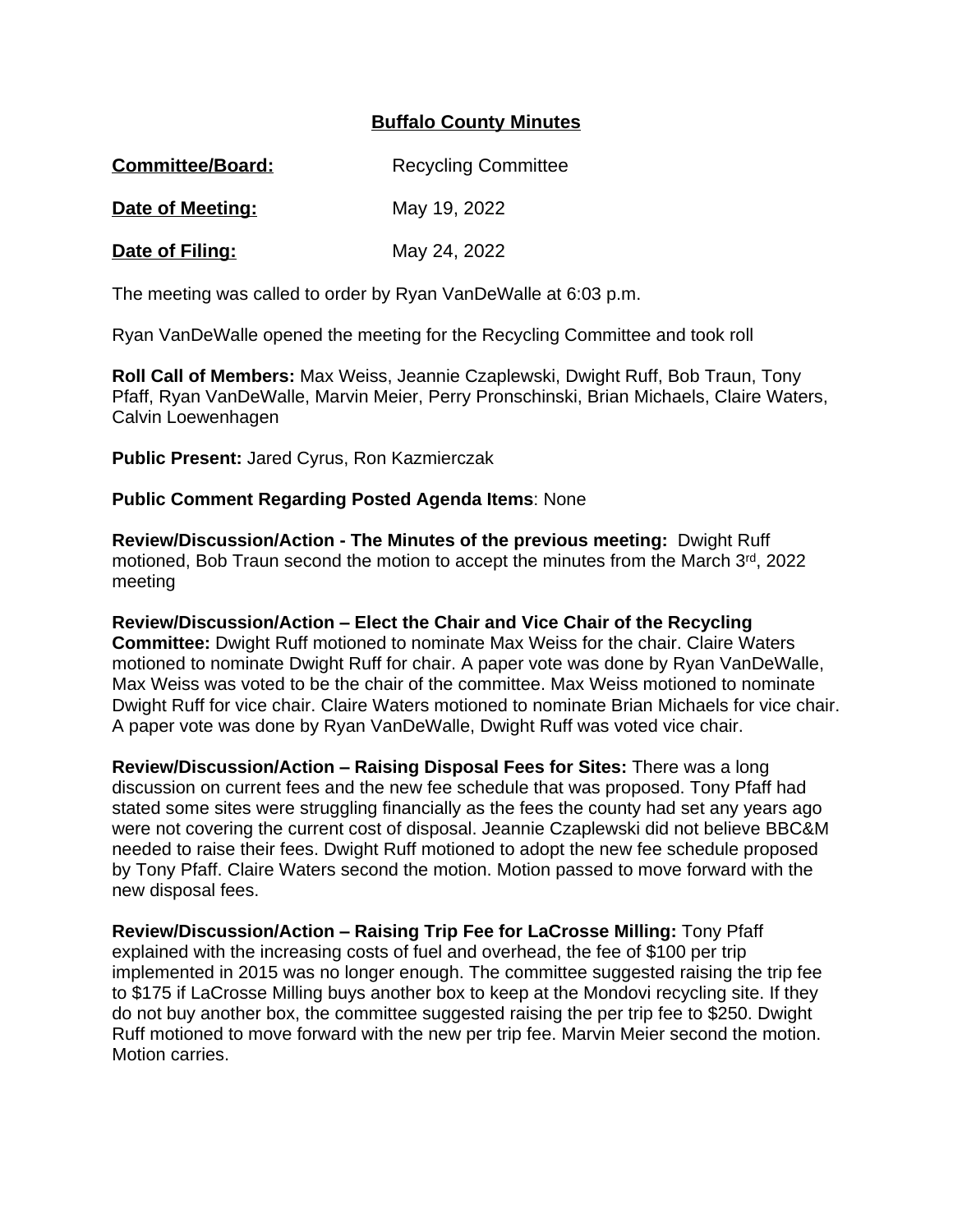**Review/Discussion/Action – BBC&M Updates:** Ryan VanDeWalle started the conversation. Jared Cyrus will be buying the building at the Cochrane site for \$5,050 plus tax but with no auction premium. There was conversation about agreements and contracts between Buffalo County Recycling, BBC&M and Jared Cyrus (Waste Transport) to protect all parties involved. Dwight Ruff gave an example what if Waste Transport sold out in a year, where would that leave everyone? Tony Pfaff said in that contract or agreement that Buffalo County would still be the RU and be able to claim tonnage and residents from BBC&M for grant purposes. There was also discussion about the \$7500 payment the county gives to BBC&M annually for site attendant costs, as well as will BBC&M still have to pay the Per Capita charged yearly by Buffalo County Recycling. Tony Pfaff stated that the annual Per Capita fee and the \$7500 annual payment will need to be addressed and included in the agreement.

**Review/Discussion/Action – Review Per Capita for 2022:** Ryan VanDeWalle told the committee that the Per Capita invoices had not been sent out yet for 2022. Other years it was sent out to municipalities around March 1<sup>st</sup>.

**Review/Discussion/Action – 1 Trailer, 2 Roll Off Boxes for Wisconsin Surplus Auction:** Tony Pfaff told the committee there is 1 older trailer and 2 older boxes sitting at the Mondovi site that have not moved in years. He recommended putting them on the auction. Claire Waters motioned to sell those 3 items on the auction. Jeannie Czaplewski second the motion. Motion carries.

**Review/Discussion ~ 2023 Clean Sweep:** Tony Pfaff told the committee he will be applying for a grant to hold a Clean Sweep in 2023. The amount of the grant he is asking for is \$21,000 from the Wi DNR. Tony Pfaff said Carl Dooley will be retiring this year and in the future the UW Extension office will not be part of this process. The 2023 Clean Sweep event will be at the Mondovi Hwy Shop. Ryan VanDeWalle talked about the Resolution presented to the committees.

**Review/Discussion/Action – A Resolution to Fund and Support the 2023 Clean Sweep Program:** Ryan VanDeWalle presented a Resolution for the committee. Claire Waters motioned to accept the Resolution. Dwight Ruff second the motion. Motion carries

**Review/Discussion ~ Sites Charging Different Fees for Disposal Than the County Has Set:** Tony Pfaff said some sites are charging their own set fees. The Town of Nelson will be excluded from the free scrap metal bin for residents on the website and recycling brochure.

**Review/Discussion/Action – Recycling Reports:** Tony Pfaff asked the different municipalities if they were having issues with site attendants not showing up on time. He also talked about how high inflation equals high returns on recyclables

## **Public Comment Unrelated to Agenda Items:** None

**Review/Discussion/Action - Next Meeting Date and Time:** The next meeting was set for Thursday July 14<sup>th</sup> at 6pm.

**Adjourn:** Motion to adjourn by Brian Michaels, second by Perry Pronschinski. Meeting adjourned at 7:31 pm.